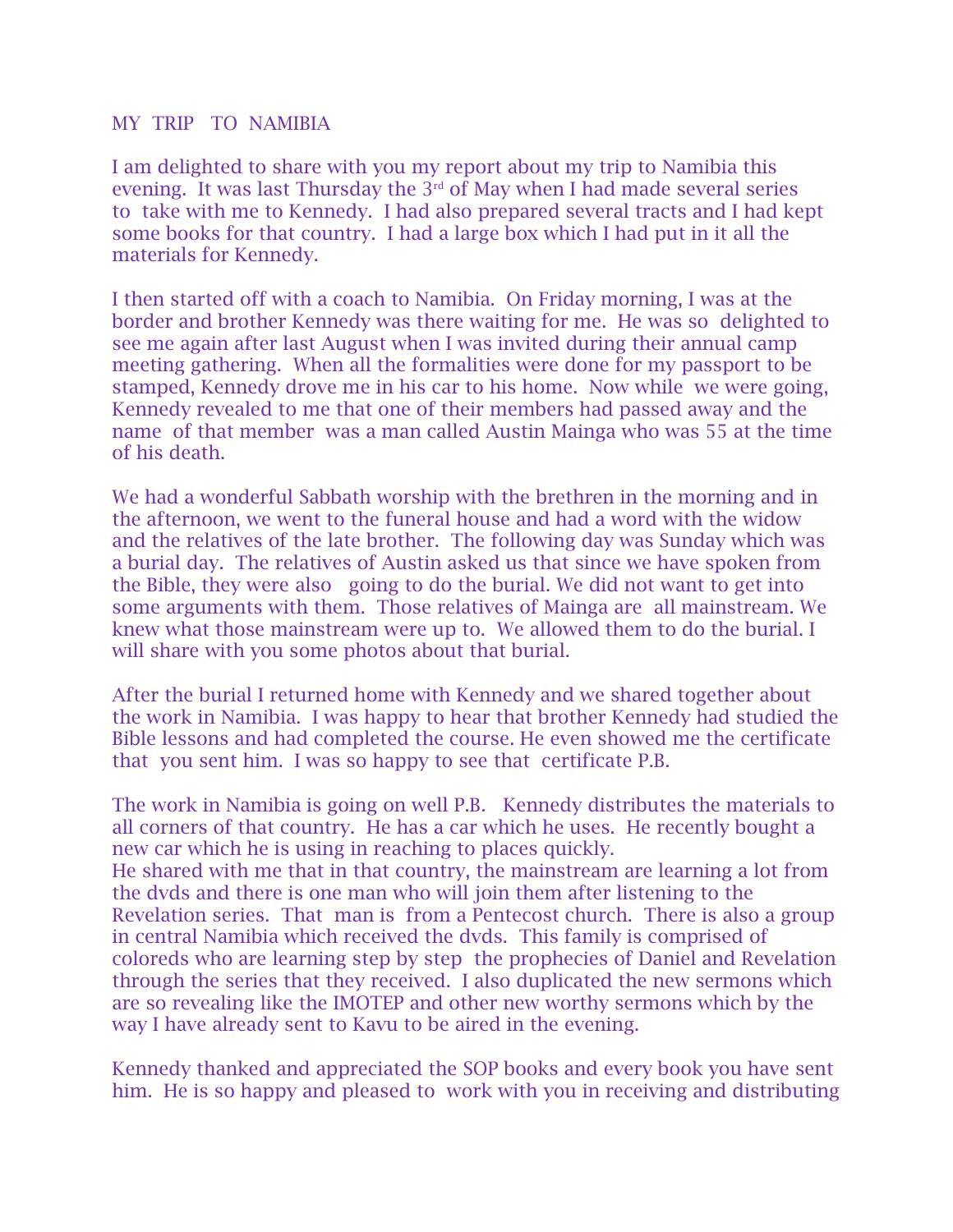of the dvds, tracts, books such as NSL, secret terrorists, enemy unmasked and let me just say all the materials that you send me.

I also inquired about the request of elder Fletcher whether he had sent materials to Windhoek where there are those contacts elder Fletcher want to receive the materials. Kennedy told me that he will soon be driving to Windhoek and deliver those materials to those brethren. However, I will also send them some materials from Zambia. I just hope they don't get lost. I usually send out materials using couriers and through contacts. Using our local post office, a lot of parcels have gone missing and there are some individuals who may check the parcels and when they discover the kind of materials in the box, they may temper with them. In the long past, from 2006 - 2008, some individuals never received the dvds until I started using my method which is working.

I left Namibia on Monday and arrived home on Tuesday.

On Thursday, I received some visitors from Lupiya. It was elder Jack with his friend who had come to collect more dvds with the latest sermons which they like to receive. It was good that you had sent me new sermons with very important in depth Biblical lessons. P.B. you have revealed what we did not know about Trump who is a Vatican man. We totally rely on what you reveal in the dvd sermons and the current happenings which we hear about. God bless you. We love to listen what you reveal. That is true with men in uniform here – soldiers. They like and appreciate the "Behind the door series", what you have revealed in that series is very is so educative and lifting. These men appreciate those messages by saying the American digs deeper and reveals. There is none in this part of the world P.B who has revealed so much truth in the dvds as you have done. Please we keep praying for you and asking God to give you more messages that are awakening us here. We have seen God through your messages. Folks and many people here have learned and have been warned and your voice will keep speaking to their hearts until that bright morning.

Elder Jack carried several materials for Lupiya. In this area, we have several Rwandese who are learning with Jack. It is amazing to see how the Lord is lighting up Africa in His way. Jack has since arrived home safely. I was busy yesterday when I wanted to type you this report until this evening.

My next job is to make more dvds for Angola, Eritrea and other countries. I like seeing these wonderful dvds going out because they contain what I believe to be truth. God bless you.

Last week Edgar Lungu was at it again. He has shut down several radio stations across Zambia and strangely Kavu has not been affected and our programs are going on. I saw that God's Hand did stop this president of Zambia who is just destroying this country.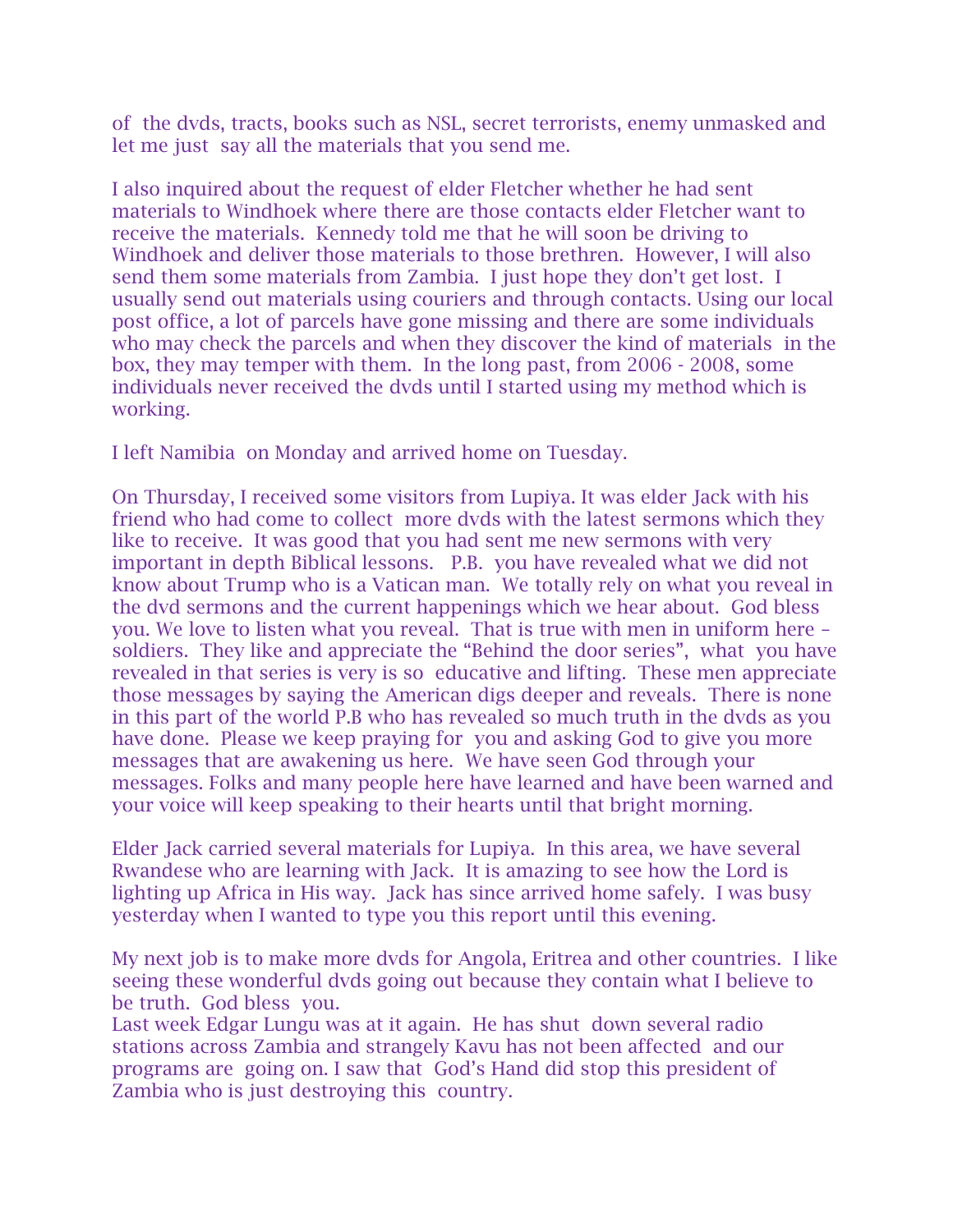## **ZAMBIA**

## PF cancels licences of 13 radio stations

May 4, 2018 15:02 pm

The PF (Patriotic Front party of Zambia where Edgar Lungu is a leader and president of Zambia) regime through the 'Independent' Broadcasting Authority has revoked the license of a television station on the Copperbelt and suspended 13 radio stations countrywide.

The suspensions come a day after the world commemorated Press Freedom Day on May 3.

Among those whose licenses have been suspended are include the following radio stations:

| 1.Jive FM           |               |
|---------------------|---------------|
| (Ndola),            | 2.Ngom        |
| a FM                |               |
| (Luanshya),         | 3. Mwinilunga |
| radio (Mwinilunga), | 4. Valley     |
| FM                  |               |
| (Nyimba),           | 5. Luanginga  |
| Radio (Kalabo),     | 6.Kwenje      |
| Radio               |               |
| (Chama),            | 7. Vision     |
| Macha               |               |
| (Macha),            | 8. Kariba FM  |
| (Siavonga),         | 9.Young       |
| Generation          |               |
| (Choma),            | 10.Live FM    |
| (Lusaka),           |               |
| and                 | 11.Ama        |
| Radio               |               |
| (Lusaka).           | 12.Comment    |
| Radio (Lusaka)      | 13.Pan        |
| Radio (Lusaka)      |               |

Even if one day the Vatican succeeds in shutting down Kavu, God shall open another door and when worse shall come to worst, the dvds work shall remain and shall go a long way silently spreading the truth.